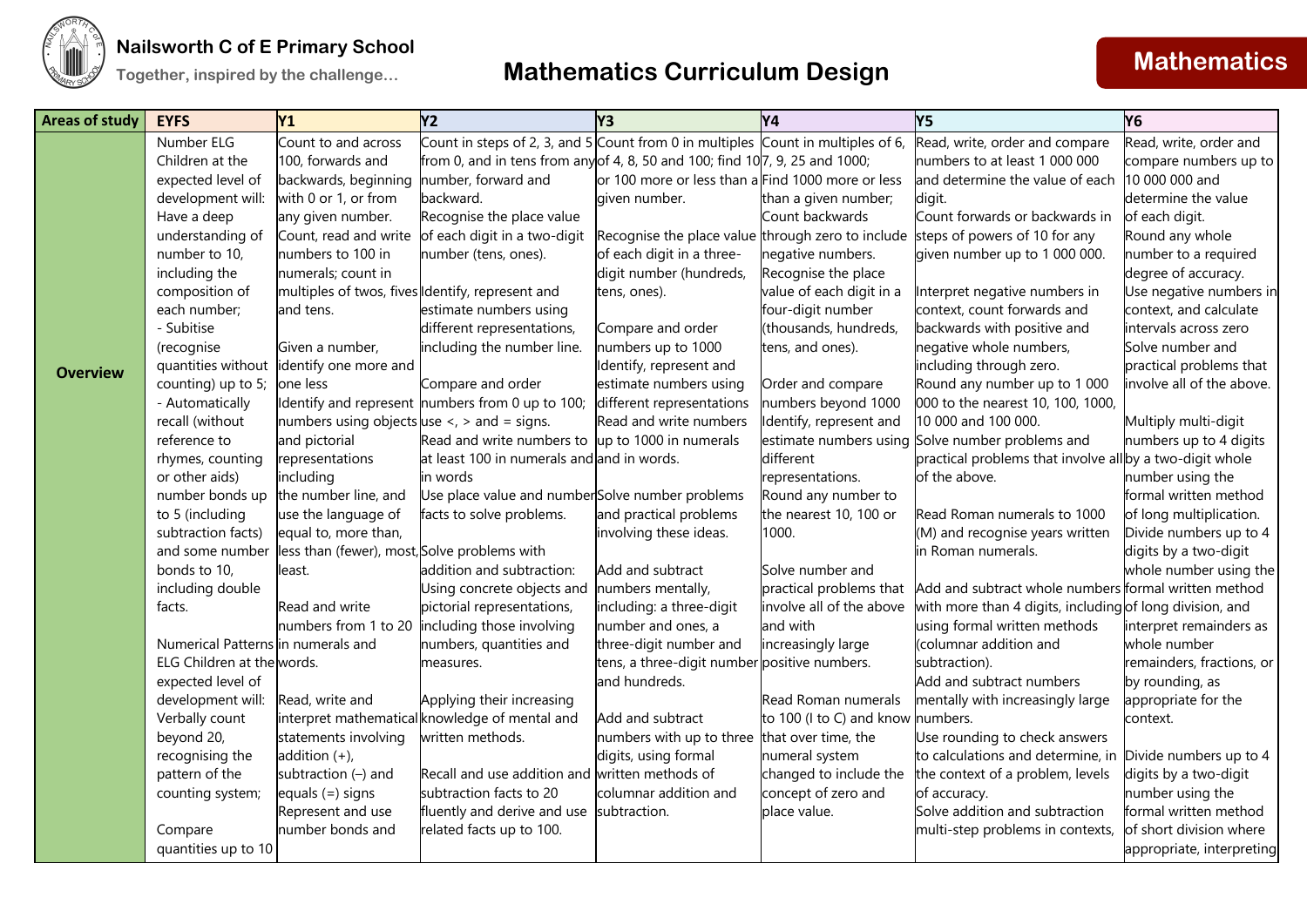

### **Nailsworth C of E Primary School**

|                 | in different       | related subtraction                           | Add and subtract numbers                                              | Estimate the answer to a                          | Add and subtract         | deciding which operations and                                                     | remainders according to   |
|-----------------|--------------------|-----------------------------------------------|-----------------------------------------------------------------------|---------------------------------------------------|--------------------------|-----------------------------------------------------------------------------------|---------------------------|
|                 | contexts,          | facts within 20.                              | using concrete objects,                                               | calculation and use                               | numbers with up to 4     | methods to use and why.                                                           | the context.              |
|                 | recognising when   |                                               | Add and subtract one-pictorial representations,                       | inverse operations to                             | digits using the formal  |                                                                                   |                           |
|                 | one quantity is    | digit and two-digit                           | and                                                                   | check answers.                                    | written methods of       | Identify multiples and factors,                                                   | Perform mental            |
|                 | greater than, less | numbers to 20,                                | mentally, including:                                                  |                                                   | columnar addition and    | including finding all factor pairs                                                | calculations, including   |
|                 | than or the same   | including zero.                               | a two-digit number and                                                | Solve problems, including subtraction where       |                          | of a number, and common                                                           | with mixed operations     |
|                 | as the other       | Solve one-step                                | ones, a two-digit number                                              | missing number problems, appropriate.             |                          | factors of two numbers.                                                           | and large numbers         |
|                 | quantity.          | problems that involve                         | and tens, two two-digit                                               |                                                   |                          | using number facts, place Estimate and use inverse Know and use the vocabulary of | Identify common           |
|                 |                    | addition and                                  | numbers, adding three one-value, and more complex operations to check |                                                   |                          | prime numbers, prime factors                                                      | factors, common           |
|                 |                    | subtraction, using                            | digit numbers.                                                        |                                                   |                          | addition and subtraction. answers to a calculation. and composite (nonprime)      | multiples and prime       |
|                 |                    | concrete objects                              |                                                                       |                                                   | Solve addition and       | numbers.                                                                          | numbers.                  |
|                 |                    | and pictorial                                 | Show that addition of two                                             | Recall and use                                    | subtraction two-step     | Establish whether a number up to Use their knowledge of                           |                           |
|                 |                    | representations, and                          | numbers can be done in                                                | multiplication and division problems in contexts, |                          | 100 is prime and recall prime                                                     | the order of operations   |
|                 |                    | missing number                                | any order (commutative)                                               | facts for the 3, 4 and 8                          | deciding which           | numbers up to 19.                                                                 | to carry out calculations |
|                 |                    | problems such as                              | and subtraction of one                                                | multiplication tables.                            |                          | operations and methods Multiply numbers up to 4 digits                            | involving the four        |
|                 |                    | $7 = 2 - 9$ .                                 | number from another                                                   |                                                   | to use and why.          | by a one- or two-digit number                                                     | operations.               |
| <b>Overview</b> |                    |                                               | cannot.                                                               | Write and calculate                               |                          | using a formal written method,                                                    | Solve addition and        |
| (continued)     |                    | Solve one-step                                |                                                                       | mathematical statements                           | Recognise and show,      | including long multiplication for                                                 | subtraction multi-step    |
|                 |                    | problems involving                            | Recognise and use the                                                 | for multiplication and                            | using diagrams, families | two-digit numbers.                                                                | problems in contexts,     |
|                 |                    | multiplication and                            | inverse relationship                                                  | division using the                                | of common equivalent     | Multiply and divide numbers                                                       | deciding which            |
|                 |                    | division, by calculating between addition and |                                                                       | multiplication tables that fractions.             |                          | mentally drawing upon known                                                       | operations and methods    |
|                 |                    | the answer using                              | subtraction and use                                                   | they know, including for                          |                          | facts.                                                                            | to use and why            |
|                 |                    | concrete objects,                             | this to check calculations                                            | two-digit numbers times                           | Count up and down in     | Divide numbers up to 4 digits by                                                  | solve problems            |
|                 |                    | pictorial                                     | and solve missing number                                              | one-digit numbers, using                          | nundredths; recognise    | a one-digit number using the                                                      | involving addition,       |
|                 |                    | representations and                           | problems.                                                             | mental and progressing tothat hundredths arise    |                          | formal written method of short                                                    | subtraction,              |
|                 |                    | arrays with the                               |                                                                       | formal written methods.                           | when dividing an         | division and interpret remainders multiplication and                              |                           |
|                 |                    | support of the teacher. Recall and use        |                                                                       |                                                   | object by one hundred    | appropriately for the context                                                     | division.                 |
|                 |                    |                                               | multiplication and division                                           | Solve problems, including and dividing tenths by  |                          | Multiply and divide whole                                                         | Use estimation to check   |
|                 |                    | Recognise, find and                           | facts for the 2, 5 and 10                                             | missing number problems, ten.                     |                          | numbers and those involving                                                       | answers to calculations   |
|                 |                    | name a half as one of                         | multiplication tables,                                                | involving multiplication                          |                          | decimals by 10, 100 and                                                           | and determine, in the     |
|                 |                    | two equal parts of an                         | including recognising odd                                             | and division, including                           | Solve problems           | 1000Compare and order fractions context of a problem, an                          |                           |
|                 |                    | object, shape or                              | and even numbers.                                                     | positive integer scaling                          | involving increasingly   | whose denominators are all                                                        | appropriate degree of     |
|                 |                    | quantity.                                     |                                                                       | problems and                                      | harder fractions to      | multiples of the same number.                                                     | accuracy.                 |
|                 |                    |                                               | Calculate mathematical                                                | correspondence problems calculate quantities, and |                          | Identify, name and write                                                          |                           |
|                 |                    | Recognise, find and                           | statements for                                                        | in which n objects are                            | fractions to divide      | equivalent fractions of a given                                                   | Use common factors to     |
|                 |                    |                                               | name a quarter as one multiplication and division                     | connected to m objects.                           | quantities, including    | fraction, represented visually,                                                   | simplify fractions; use   |
|                 |                    | of four equal parts of                        | within the multiplication                                             |                                                   |                          | non-unit fractions where including tenths and hundredths common multiples to      |                           |
|                 |                    | an object, shape or                           | tables and write them using Count up and down in                      |                                                   | the answer is a whole    | Recognise mixed numbers and                                                       | express fractions in the  |
|                 |                    | quantity.                                     | the multiplication $(x)$ ,                                            | tenths; recognise that                            | Number.                  | improper fractions and convert                                                    | same denomination.        |
|                 |                    |                                               | division $(+)$ and equals $(=)$                                       | tenths arise from dividing                        |                          | from one form to the other and                                                    |                           |
|                 |                    |                                               | signs.                                                                | an object into                                    |                          |                                                                                   |                           |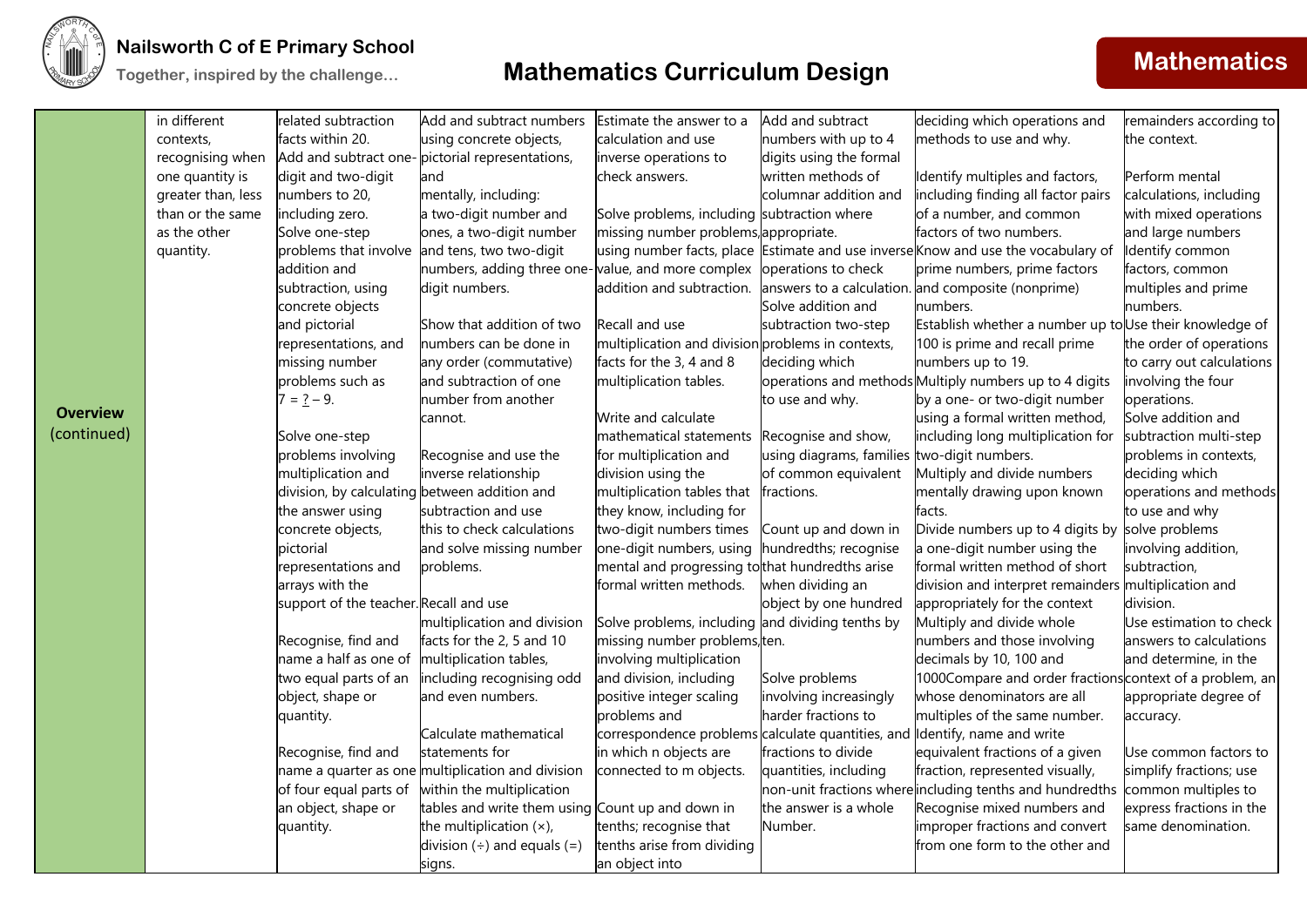

## **Mathematics CONFIGUATE:** Trial **CONFIGUATE: Mathematics Mathematics Mathematics Mathematics**

| <b>Overview</b><br>(continued) | Compare, describe<br>and solve practical<br>problems for: lengths<br>and heights [e.g.<br>long/short, longer/<br>shorter, tall/ short,<br>double / half]; Mass/<br>weight [e.g.<br>heavy/light, heavier<br>than, lighter than];<br>Capacity and volume<br>[e.g full/empty, more<br>than, less than, half,<br>half full, quarter].<br>Time [e.g quicker,<br>slower, earlier, later].<br>record the following:<br>lengths and heights,<br>mass/weight, capacity<br>and volume, time<br>(hours, minutes,<br>seconds).<br>Recognise and know<br>the value of different<br>denominations of<br>coins and notes.<br>Sequence events in<br>chronological order<br>using language [e.g.<br>before and after, next,<br>first, today, yesterday,<br>tomorrow, morning,<br>afternoon and<br>evening].<br>Recognise and use | Show that multiplication of<br>two numbers can be done<br>in any order (commutative)<br>and<br>division of one number by<br>another cannot.<br>Solve problems involving<br>multiplication and division,<br>using materials, arrays,<br>repeated<br>addition, mental methods,<br>and multiplication and<br>division facts, including<br>problems in<br>contexts.<br>Measure and begin to Recognise, find, name and<br>write fractions:<br>$\frac{1}{3}$ $\frac{1}{4}$ $\frac{2}{4}$ $\frac{3}{4}$<br>of a length, shape, set of<br>objects or quantity<br>Write simple fractions e.g.<br>$\frac{1}{2}$ of 6 = 3 and recognise<br>the equivalence of<br>$^{2}/_{4}$ = $^{1}/_{2}$<br>Choose and use appropriate- solve problems that<br>standard units to estimate<br>and measure length/height<br>in any direction (m/cm);<br>mass (kg/g); temperature<br>°C); capacity (litres/ml) to<br>the<br>nearest appropriate unit,<br>using rulers, scales,<br>thermometers and<br>measuring vessels<br>Compare and order lengths, amounts of money to give rectilinear figure | 10 equal parts and in<br>dividing one-digit<br>numbers or quantities by<br>10.<br>Recognise, find and write decimal equivalents of<br>fractions of a discrete set<br>of objects: unit fractions<br>and non-unit fractions<br>with small denominators.<br>Recognise and use<br>fractions as numbers: unit Find the effect of<br>fractions and non-unit<br>fractions with<br>small denominators.<br>Recognise and show,<br>using diagrams,<br>equivalent fractions with<br>small denominators.<br>Add and subtract fractionsone decimal place to the<br>with the same<br>denominator within one<br>whole e.g. $\frac{5}{7} + \frac{1}{7} = \frac{6}{7}$<br>Compare and order unit<br>fractions, and fractions<br>with the same<br>denominators<br>involve all of the above.<br>Measure, compare, add<br>and subtract: lengths<br>(m/cm/mm); mass (kg/g);<br>volume/capacity (l/ml)<br>Measure the perimeter of<br>simple 2-D shapes.<br>Add and subtract | Add and subtract<br>fractions with the same<br>denominator.<br>Recognise and write<br>any number of tenths or<br><b>hundredths</b><br>Recognise and write<br>decimal equivalents to<br>$\frac{1}{4}$ , $\frac{1}{2}$ , $\frac{3}{4}$ .<br>dividing a one- or two-<br>digit number by 10 and<br>100, identifying the<br>value of the digits in the<br>answer as ones, tenths<br>and hundredths.<br>Round decimals with<br>nearest whole number.<br>Compare numbers with<br>the same number of<br>decimal places up to<br>two decimal places.<br>Solve simple measure<br>and money problems<br>involving fractions and<br>decimals to two<br>decimal places.<br>Convert between<br>different units of<br>measure [e.g. kilometre<br>to metre; hour to<br>minute].<br>Measure and calculate<br>the perimeter of a | write mathematical statements ><br>1 as a mixed number<br>e.g. $\frac{2}{5} + \frac{4}{5} = \frac{6}{5} = 1\frac{1}{5}$<br>Add and subtract fractions with<br>the same denominator and<br>denominators that are<br>multiples of the same number<br>Multiply proper fractions and<br>mixed numbers by whole<br>numbers, supported by<br>materials and diagrams<br>Read and write decimal numbers<br>as fractions e.g. 0.71 = $\frac{71}{100}$<br>Recognise and use thousandths<br>and relate them to tenths,<br>hundredths and decimal<br>equivalents.<br>Round decimals with two decimal<br>places to the nearest whole<br>number and to one decimal<br>place.<br>Read, write, order and compare<br>numbers with up to three<br>decimal places.<br>Solve problems involving number<br>up to three decimal places<br>Recognise the per cent symbol<br>(%) and understand that per cent<br>relates to 'number of parts per<br>hundred', and write percentages<br>as a fraction with denominator<br>100, and as a decimal.<br>Solve problems which require<br>knowing percentage and decimal<br>equivalents of $\frac{1}{2}$ , $\frac{1}{4}$ , $\frac{1}{5}$ , $\frac{2}{5}$ , $\frac{4}{5}$<br>and those fractions with a<br>denominator of a multiple of 10<br>or 25. | Compare and order<br>fractions, including<br>fractions $> 1$<br>Add and subtract<br>fractions with different<br>denominators and<br>mixed numbers, using<br>the concept of<br>equivalent fractions<br>Multiply simple pairs of<br>proper fractions, writing<br>the answer in its<br>simplest form<br>e.g. $\frac{1}{4} \times \frac{1}{2} = \frac{1}{8}$<br>Divide proper fractions<br>by whole numbers<br>e.g. $\frac{1}{3} \div 2 = \frac{1}{6}$<br>Associate a fraction with<br>division and calculate<br>decimal fraction<br>equivalents e.g. 0.375<br>for a simple fraction e.g.<br>Identify the value of<br>each digit in numbers<br>given to three decimal<br>places and multiply and<br>divide numbers by 10,<br>100 and 1000 giving<br>answers up to three<br>decimal places multiply<br>one-digit numbers with<br>up to two decimal<br>places by whole<br>numbers.<br>Use written division |
|--------------------------------|-----------------------------------------------------------------------------------------------------------------------------------------------------------------------------------------------------------------------------------------------------------------------------------------------------------------------------------------------------------------------------------------------------------------------------------------------------------------------------------------------------------------------------------------------------------------------------------------------------------------------------------------------------------------------------------------------------------------------------------------------------------------------------------------------------------------|-----------------------------------------------------------------------------------------------------------------------------------------------------------------------------------------------------------------------------------------------------------------------------------------------------------------------------------------------------------------------------------------------------------------------------------------------------------------------------------------------------------------------------------------------------------------------------------------------------------------------------------------------------------------------------------------------------------------------------------------------------------------------------------------------------------------------------------------------------------------------------------------------------------------------------------------------------------------------------------------------------------------------------------------------------------------------|--------------------------------------------------------------------------------------------------------------------------------------------------------------------------------------------------------------------------------------------------------------------------------------------------------------------------------------------------------------------------------------------------------------------------------------------------------------------------------------------------------------------------------------------------------------------------------------------------------------------------------------------------------------------------------------------------------------------------------------------------------------------------------------------------------------------------------------------------------------------------------------------------------------------------------------------------------|----------------------------------------------------------------------------------------------------------------------------------------------------------------------------------------------------------------------------------------------------------------------------------------------------------------------------------------------------------------------------------------------------------------------------------------------------------------------------------------------------------------------------------------------------------------------------------------------------------------------------------------------------------------------------------------------------------------------------------------------------------------------------------------------------------------|----------------------------------------------------------------------------------------------------------------------------------------------------------------------------------------------------------------------------------------------------------------------------------------------------------------------------------------------------------------------------------------------------------------------------------------------------------------------------------------------------------------------------------------------------------------------------------------------------------------------------------------------------------------------------------------------------------------------------------------------------------------------------------------------------------------------------------------------------------------------------------------------------------------------------------------------------------------------------------------------------------------------------------------------------------------------------------------------------------------------------------------------------------------------------------------------------------------------------------------------------------------------|------------------------------------------------------------------------------------------------------------------------------------------------------------------------------------------------------------------------------------------------------------------------------------------------------------------------------------------------------------------------------------------------------------------------------------------------------------------------------------------------------------------------------------------------------------------------------------------------------------------------------------------------------------------------------------------------------------------------------------------------------------------------------------------------------------------------------------------------------------------------------------------------------|
|                                | language relating to<br>dates, including days                                                                                                                                                                                                                                                                                                                                                                                                                                                                                                                                                                                                                                                                                                                                                                   | mass, volume /capacity and change, using both £ and<br>record the results using                                                                                                                                                                                                                                                                                                                                                                                                                                                                                                                                                                                                                                                                                                                                                                                                                                                                                                                                                                                       | p in practical contexts.                                                                                                                                                                                                                                                                                                                                                                                                                                                                                                                                                                                                                                                                                                                                                                                                                                                                                                                               | (including squares) in<br>centimetres and metres                                                                                                                                                                                                                                                                                                                                                                                                                                                                                                                                                                                                                                                                                                                                                               | Convert between different units<br>of metric measure (e.g. kilometre                                                                                                                                                                                                                                                                                                                                                                                                                                                                                                                                                                                                                                                                                                                                                                                                                                                                                                                                                                                                                                                                                                                                                                                                 | methods in cases where<br>the answer has up to<br>two decimal places.                                                                                                                                                                                                                                                                                                                                                                                                                                                                                                                                                                                                                                                                                                                                                                                                                                |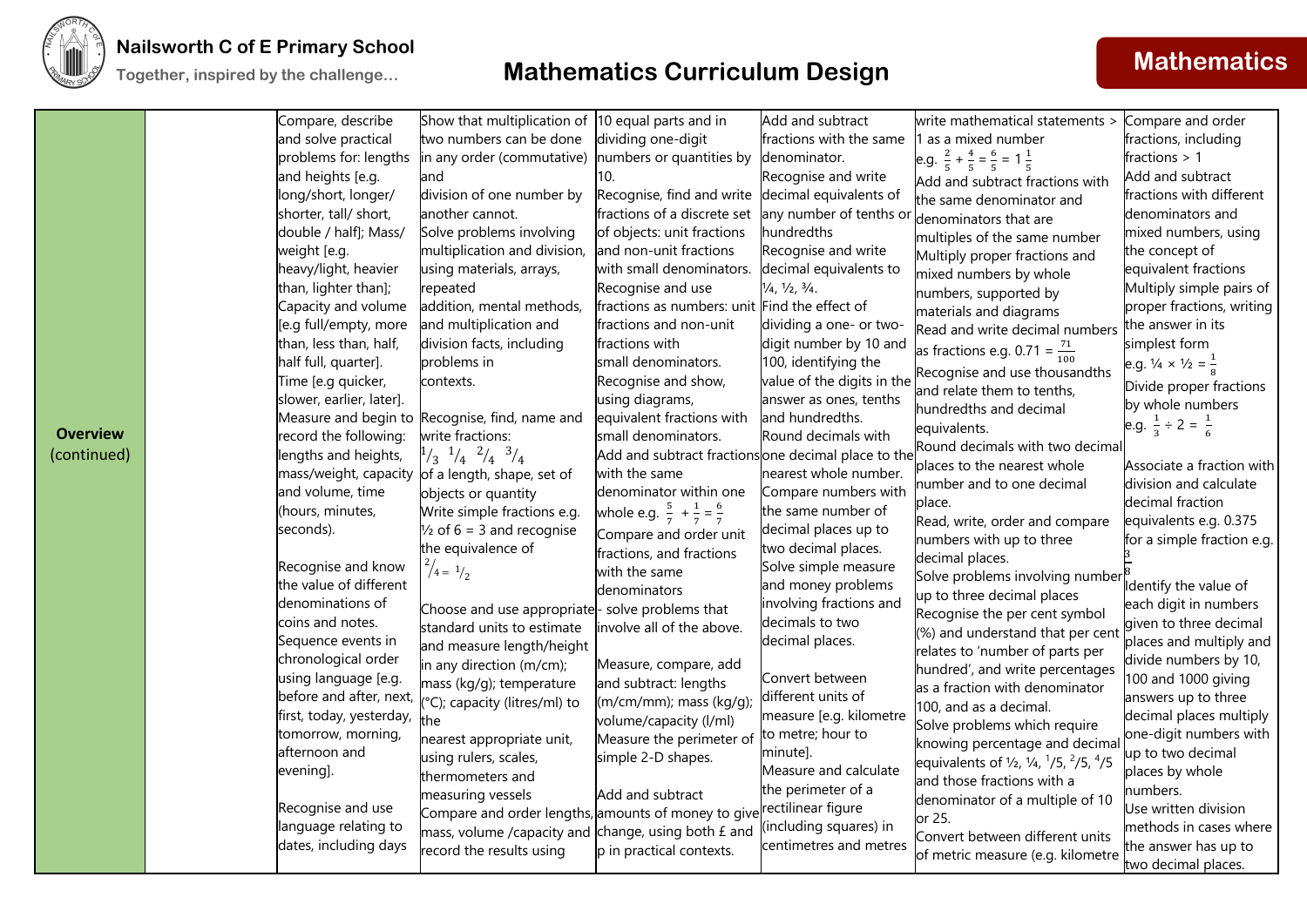

|                 | of the week, weeks,   | $> 1, 3, 4$ and =                                  |                                                  | Find the area of        | and metre; centimetre and metre; Solve problems which                                                    |                           |
|-----------------|-----------------------|----------------------------------------------------|--------------------------------------------------|-------------------------|----------------------------------------------------------------------------------------------------------|---------------------------|
|                 | months and years.     | Recognise and use symbols Tell and write the time  |                                                  | rectilinear shapes by   | centimetre and millimetre; gram                                                                          | require answers to be     |
|                 |                       | for pounds $(E)$ and pence                         | from an analogue clock,                          | counting squares        | and kilogram; litre and                                                                                  | rounded to specified      |
|                 | Tell the time to the  | $(p)$ ; combine amounts to                         | including using Roman                            | Estimate, compare and   | millilitre).                                                                                             | degrees of accuracy.      |
|                 |                       | hour and half past the make a particular value.    | numerals from I to XII, and calculate different  |                         |                                                                                                          | Recall and use            |
|                 | hour and draw the     | Find different combinations 12-hour and 24-hour    |                                                  | measures, including     | Understand and use approximate equivalences between                                                      |                           |
|                 | hands on a clock face | of coins that equal the same clocks.               |                                                  | money in pounds and     | equivalences between metric                                                                              | simple fractions,         |
|                 | to show these times.  | amounts of money.                                  |                                                  | Pence.                  | units and common imperial units decimals and                                                             |                           |
|                 |                       | Solve simple problems in a                         | Estimate and read time                           |                         | such as inches, pounds and pints. percentages,                                                           |                           |
|                 | Recognise and name    | practical context involving                        | with increasing accuracy                         | Compare and classify    | Measure and calculate the                                                                                | including in different    |
|                 | common 2-D and 3-D    | addition and subtraction of                        | to the nearest minute;                           | geometric shapes,       | perimeter of composite                                                                                   | contexts.                 |
|                 | shapes, including:    | money of the same unit,                            | record and compare time including quadrilaterals |                         | rectilinear shapes in centimetres                                                                        |                           |
|                 | 2-D shapes [e.g.      | including giving change.                           | in terms of seconds,                             | and triangles, based    | and metres.                                                                                              | Solve problems            |
|                 | rectangles (including | Compare and sequence                               | minutes and hours; use                           | on their properties and |                                                                                                          | involving the relative    |
|                 | squares), circles and | intervals of time.                                 | vocabulary such as                               | sizes.                  | Calculate and compare the area                                                                           | sizes of two quantities   |
|                 | triangles]            | Tell and write the time to                         | o'clock, a.m./p.m.,                              | Identify acute and      | of rectangles (including squares),                                                                       | where missing values      |
|                 | 3-D shapes [e.g.      | five minutes, including                            | morning, afternoon, noon obtuse angles and       |                         | and including using standard                                                                             | can be found by using     |
| <b>Overview</b> | cuboids (including    | quarter past/to the hour                           | and midnight.                                    | compare and order       | units, square centimetres ( $\text{cm}^2$ )                                                              | integer multiplication    |
| (continued      | cubes), pyramids and  | and draw the hands on a                            | Know the number of                               | angles up to two right  | and square metres $(m2)$ and                                                                             | and division facts.       |
|                 | spheres].             | clock face to show these                           | seconds in a minute and                          | angles by size.         | estimate the area of irregular                                                                           | Solve problems            |
|                 |                       | times.                                             | the number of days in                            | Identify lines of       | shapes.                                                                                                  | involving the calculation |
|                 | Describe position,    | Know the number of                                 |                                                  |                         | each month, year and leapsymmetry in 2-D shapes Estimate volume [for example,                            | of percentages [e.g. of   |
|                 | direction and         | minutes in an hour and the                         | year.                                            | presented in different  | using 1cm <sup>3</sup> blocks to build                                                                   | measures, and such as     |
|                 | movement, including   | number of hours in a day.                          | Compare durations of                             | orientations            | cuboids (including cubes)]                                                                               | 15% of 360] and the use   |
|                 | whole, half, quarter  |                                                    | events [e.g. to calculate                        | Complete a simple       | and capacity [e.g. using water].                                                                         | of percentages for        |
|                 | and three-quarter     | Identify and describe the                          | the time taken by                                | symmetric figure with   | Solve problems involving                                                                                 | comparison.               |
|                 | turns.                | properties of 2-D shapes,                          |                                                  |                         | particular events or tasks]. respect to a specific line converting between units of time. Solve problems |                           |
|                 |                       | including the number of                            |                                                  | of symmetry.            |                                                                                                          | involving similar shapes  |
|                 |                       | sides and line symmetry in a Draw 2-D shapes and   |                                                  |                         | Use all four operations to solve                                                                         | where the scale factor is |
|                 |                       | vertical line.                                     | make 3-D shapes using                            | Describe positions on a | problems involving measure [for                                                                          | known or can be found.    |
|                 |                       |                                                    | modelling materials;                             | 2-D grid as coordinates | example, length, mass, volume,                                                                           | Solve problems            |
|                 |                       | Identify and describe the                          | recognise 3-D shapes in                          | in the first quadrant   | money] using decimal notation,                                                                           | involving unequal         |
|                 |                       | properties of 3-D shapes,                          | different orientations and                       | Describe movements      | including scaling.                                                                                       | sharing and grouping      |
|                 |                       | including the number of                            | describe them.                                   | between positions as    |                                                                                                          | using knowledge of        |
|                 |                       | edges, vertices and faces                          | Recognise angles as a                            | translations of a given | Identify 3-D shapes, including                                                                           | fractions and multiples.  |
|                 |                       | Identify 2-D shapes on the                         | property of shape or a                           | unit to the left/right  | cubes and other cuboids, from 2-                                                                         |                           |
|                 |                       | surface of 3-D shapes, [e.g adescription of a turn |                                                  | and up/down.            | D representations                                                                                        | Use simple formulae.      |
|                 |                       | circle on a cylinder and a                         | Identify right angles,                           |                         | Plot specified points and Know angles are measured in                                                    |                           |
|                 |                       | triangle on a pyramid].                            | recognise that two right                         | draw sides to complete  | degrees: estimate and compare                                                                            | Generate and describe     |
|                 |                       |                                                    | angles make a half-turn,                         | a given polygon.        | acute, obtuse and                                                                                        | linear number             |
|                 |                       |                                                    | three make three quarters                        |                         | reflex angles                                                                                            | sequences                 |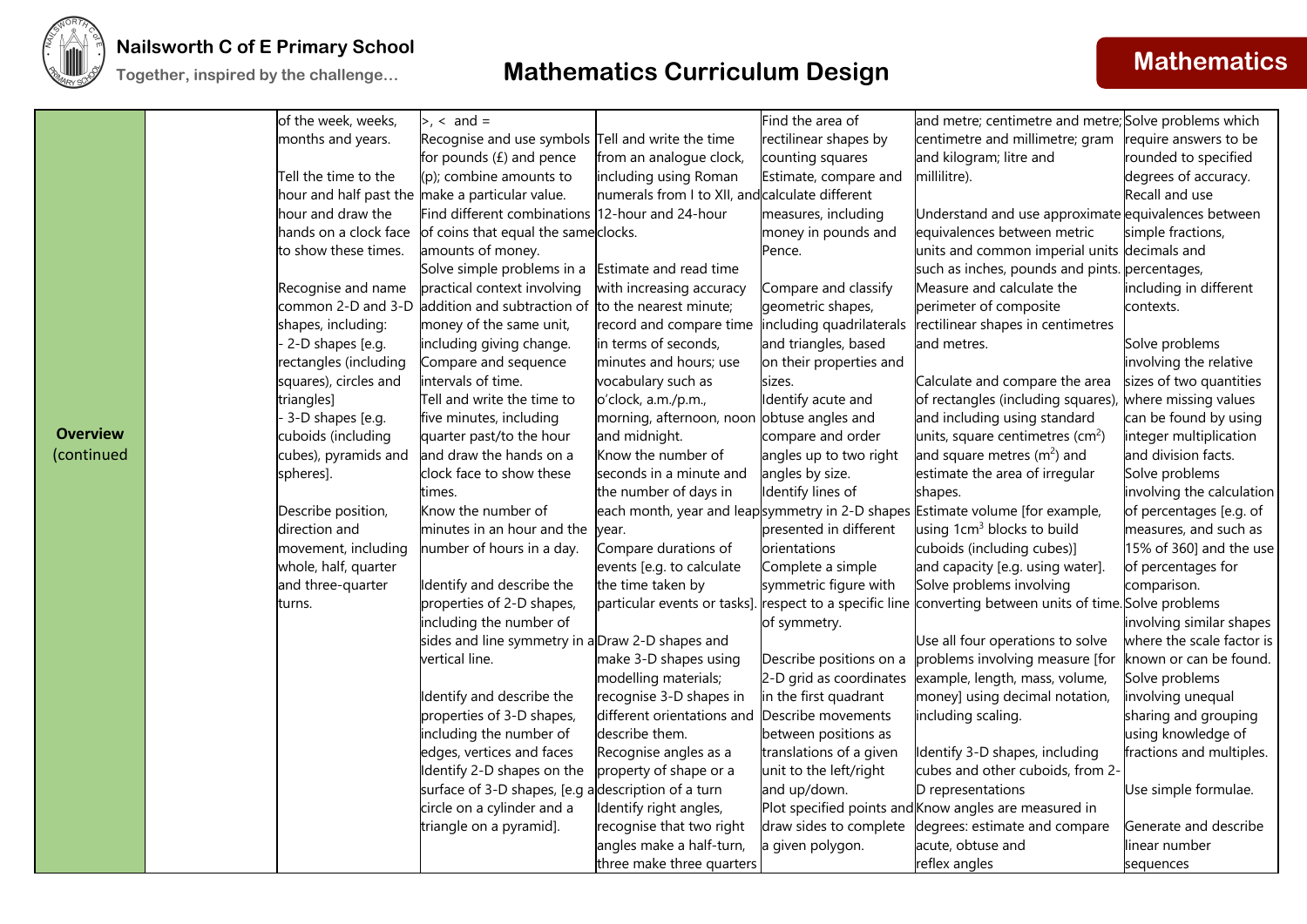

|                 | Compare and sort common of a turn and four a        |                                              | Interpret and present                   | Draw given angles, and measure Express missing number    |                          |
|-----------------|-----------------------------------------------------|----------------------------------------------|-----------------------------------------|----------------------------------------------------------|--------------------------|
|                 | 2-D and 3-D shapes and                              | complete turn; identify                      | discrete and continuous them in degrees |                                                          | problems algebraically.  |
|                 | everyday objects.                                   | whether angles are                           | data using appropriate                  | Identify: angles at a point and                          |                          |
|                 |                                                     | greater                                      | graphical methods,                      | one whole turn (total 360°);                             | Find pairs of numbers    |
|                 | Order and arrange                                   | than or less than a right                    |                                         | including bar charts and angles at a point on a straight | that satisfy an equation |
|                 | combinations of                                     | angle.                                       | time graphs.                            | line and 2                                               | with two unknowns.       |
|                 | mathematical objects in                             |                                              |                                         | a turn (total 180°); other                               |                          |
|                 | patterns and sequences.                             | Identify horizontal and                      | Solve comparison, sum                   | multiples of 90°                                         | Enumerate possibilities  |
|                 |                                                     | vertical lines and pairs of                  | and difference problems                 |                                                          | of combinations of two   |
|                 | Use mathematical                                    | perpendicular and parallel using information |                                         | Use the properties of rectangles                         | variables.               |
|                 | vocabulary to describe                              | lines.                                       | presented in bar charts,                | to deduce related facts and find                         |                          |
|                 | position, direction and                             |                                              | pictograms, tables and                  | missing lengths and angles.                              |                          |
|                 | movement, including                                 | Interpret and present data other graphs.     |                                         |                                                          |                          |
|                 | movement in a straight line using bar charts,       |                                              |                                         | Distinguish between regular and                          |                          |
| <b>Overview</b> | and distinguishing between pictograms and tables.   |                                              |                                         | irregular polygons based on                              |                          |
| (continued      | rotation as a turn and in                           |                                              |                                         | reasoning about equal                                    |                          |
|                 | terms of right angles for                           | Solve one-step and two-                      |                                         | sides and angles.                                        |                          |
|                 | quarter, half and three-                            | step questions [e.g. 'How                    |                                         |                                                          |                          |
|                 | quarter turns (clockwise and many more?' and 'How   |                                              |                                         | Identify, describe and represent                         |                          |
|                 | anticlockwise).                                     | many fewer?'] using                          |                                         | the position of a shape following                        |                          |
|                 |                                                     | information presented in                     |                                         | a reflection or                                          |                          |
|                 | Interpret and construct                             | scaled bar charts and                        |                                         | translation, using the appropriate                       |                          |
|                 | simple pictograms, tally                            | pictograms and                               |                                         | language, and know that the                              |                          |
|                 | charts, block diagrams and                          | tables.                                      |                                         | shape has not changed.                                   |                          |
|                 | simple tables.                                      |                                              |                                         |                                                          |                          |
|                 |                                                     |                                              |                                         | Solve comparison, sum and                                |                          |
|                 | Ask and answer simple                               |                                              |                                         | difference problems using                                |                          |
|                 | questions by counting the                           |                                              |                                         | information presented in a line                          |                          |
|                 | number of objects in each                           |                                              |                                         | Graph.                                                   |                          |
|                 | category and sorting the<br>categories by quantity. |                                              |                                         | Complete, read and interpret                             |                          |
|                 |                                                     |                                              |                                         | information in tables, including                         |                          |
|                 | Ask and answer questions                            |                                              |                                         | timetables.                                              |                          |
|                 | about totalling and                                 |                                              |                                         |                                                          |                          |
|                 | comparing categorical data.                         |                                              |                                         |                                                          |                          |
|                 |                                                     |                                              |                                         |                                                          |                          |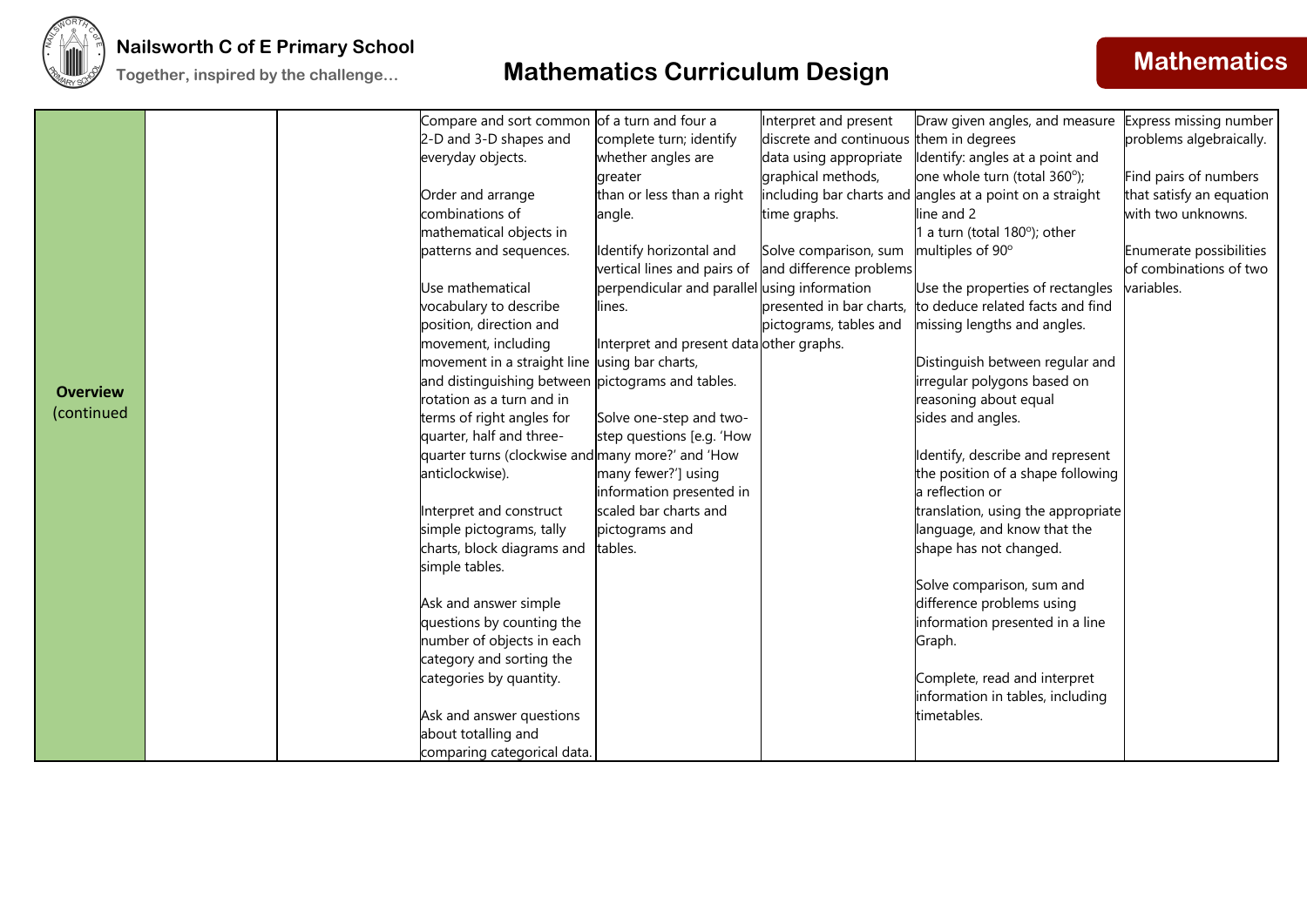

## **Together, inspired by the challenge... Mathematics Curriculum Design <b>Mathematics Mathematics**

| <b>Areas of study</b>                 | <b>EYFS</b>                   | Y <sub>1</sub>                                            | Y2                                                   | Y <sub>3</sub>                                   | Y4                                               | <b>Y5</b>                                                                                              | <b>Y6</b>                                             |
|---------------------------------------|-------------------------------|-----------------------------------------------------------|------------------------------------------------------|--------------------------------------------------|--------------------------------------------------|--------------------------------------------------------------------------------------------------------|-------------------------------------------------------|
| <b>Skills</b>                         | Count to 10                   | Place value within                                        | Place value within 100,                              | Place value within 1000, Place value, including  |                                                  | Place value, including                                                                                 | Place value, including                                |
| progression:                          |                               | 10.                                                       | including counting objects                           | including 1s, 10s, 100s,                         | rounding to 10 and                               | rounding, comparing and                                                                                | numbers to 10 million,                                |
| <b>Place Value</b>                    | Count to 20                   | Place value within                                        | reading and writing<br>numbers, partitioning,        | 1000s, comparing<br>numbers to 1000,             | 100, counting in<br>1000s, 1s, 10s, 100s,        | ordering numbers to 1<br>million, negative numbers                                                     | ordering/comparing/rou<br>nding any number and        |
|                                       | Count to 30                   | 20.                                                       | comparing and ordering.                              | ordering numbers to                              | 1000s, finding 1, 10,                            | and Roman numerals to                                                                                  | negative numbers.                                     |
|                                       |                               |                                                           |                                                      | 1000 and counting in                             | 100, 1000 less and                               | 1000.                                                                                                  |                                                       |
|                                       | Use 1:1                       | Place value within                                        |                                                      | 50s.                                             | number line to 10000.                            |                                                                                                        |                                                       |
|                                       | correspondence <sup>50.</sup> |                                                           |                                                      |                                                  | Compare numbers.                                 |                                                                                                        |                                                       |
|                                       |                               | Place value within                                        |                                                      | Add and subtract up to<br>2 digit from 3 digit   |                                                  |                                                                                                        |                                                       |
|                                       |                               | 100.                                                      |                                                      | numbers, crossing 100.                           |                                                  |                                                                                                        |                                                       |
|                                       | Number bonds                  | Addition and                                              | Addition and subtraction                             | Add and subtract up to                           | <b>Addition and</b>                              | Addition and subtraction,                                                                              | Addition and                                          |
|                                       | to 5                          | subtraction within                                        | within 100, including                                | 2 digits from 3-digit                            |                                                  | subtractions of up to 4 including columnar addition                                                    | subtraction, including                                |
|                                       |                               | 10.                                                       | number families to 20, add                           | numbers, crossing 100.                           | digit numbers with                               | and subtraction of numbers                                                                             | adding and subtracting                                |
| <b>Skills</b><br>progression:         | Some number                   |                                                           | and subtract 1s and 10s,                             |                                                  | more than one                                    | with more than 4 digits,                                                                               | integers.                                             |
| <b>Addition and</b>                   | bonds to 10                   |                                                           | add and subtract a 2 digit                           |                                                  | exchange.                                        | rounding to approximate and                                                                            |                                                       |
| subtraction                           |                               |                                                           | and 1 digit crossing tens                            |                                                  |                                                  | estimate and multi-step<br>problems.                                                                   |                                                       |
|                                       |                               |                                                           | and add 2 2 digit numbers                            |                                                  |                                                  |                                                                                                        |                                                       |
|                                       |                               |                                                           | crossing 10.                                         |                                                  |                                                  |                                                                                                        |                                                       |
|                                       | Double some                   | Multiplication and                                        | Multiplication and division, Multiplication and      |                                                  | Multiplication and                               | Multiplication and division,                                                                           | Multiplication, including                             |
|                                       | numbers to 10                 | division, including                                       | including within 100,                                | division including                               | division, including by                           | including multiples, factors,                                                                          | multiplying up to a 4                                 |
|                                       |                               | counting in 2s, 5s,<br>Share objects to 10s, making equal | making and adding equal<br>groups and making arrays. | multiply and divide by<br>10, 5, 2 and 3- and 3- |                                                  | 10, 100, 3, 4, 5, 6, 8, 9 common factors and prime,<br>and 7, including those square and cube numbers. | digit by 2-digit number,<br>multiples and primes to   |
|                                       | 10                            | groups-grouping and                                       |                                                      | times table.                                     | times tables.                                    | Also multiply by, divide by                                                                            | 100, square and cube                                  |
|                                       |                               | sharing, making                                           | Multiplication and division,                         |                                                  |                                                  | and multiples of 10, 100 and                                                                           | numbers and reasoning                                 |
| <b>Skills</b>                         |                               | arrays, making                                            | including within 100,                                | Consolidate 2-, 4- and 8-Multiplication and      |                                                  | 1000.                                                                                                  | from known facts.                                     |
| progression:<br><b>Multiplication</b> |                               | doubles.                                                  | multiplication using the X                           | times table. Divide 2                            | division, including 11,                          |                                                                                                        |                                                       |
| and division                          |                               |                                                           | symbol, making doubles,                              | digit by 1 digit and                             | 12 times tables and                              | Multiplication and division,<br>including multiplication and                                           | Division, including short<br>division, division using |
|                                       |                               |                                                           | 10-, 5- and 2-times tables,                          | understand scaling.                              | multiplying and                                  | division of 4 digits by 1 and 2 $ $ factors, long division,                                            |                                                       |
|                                       |                               |                                                           | dividing by 2, 5 and 10,                             |                                                  | dividing 2 digits by 1                           | digits, and division with                                                                              | common factors to 100,                                |
|                                       |                               |                                                           | making equal groups by<br>sharing or grouping and    |                                                  | digit. Also, multiplying<br>3 digits by 1 digit. | remainders.                                                                                            | square and cube                                       |
|                                       |                               |                                                           | odd and even numbers.                                |                                                  |                                                  |                                                                                                        | numbers and reasoning                                 |
|                                       |                               |                                                           |                                                      |                                                  |                                                  |                                                                                                        | from known facts.                                     |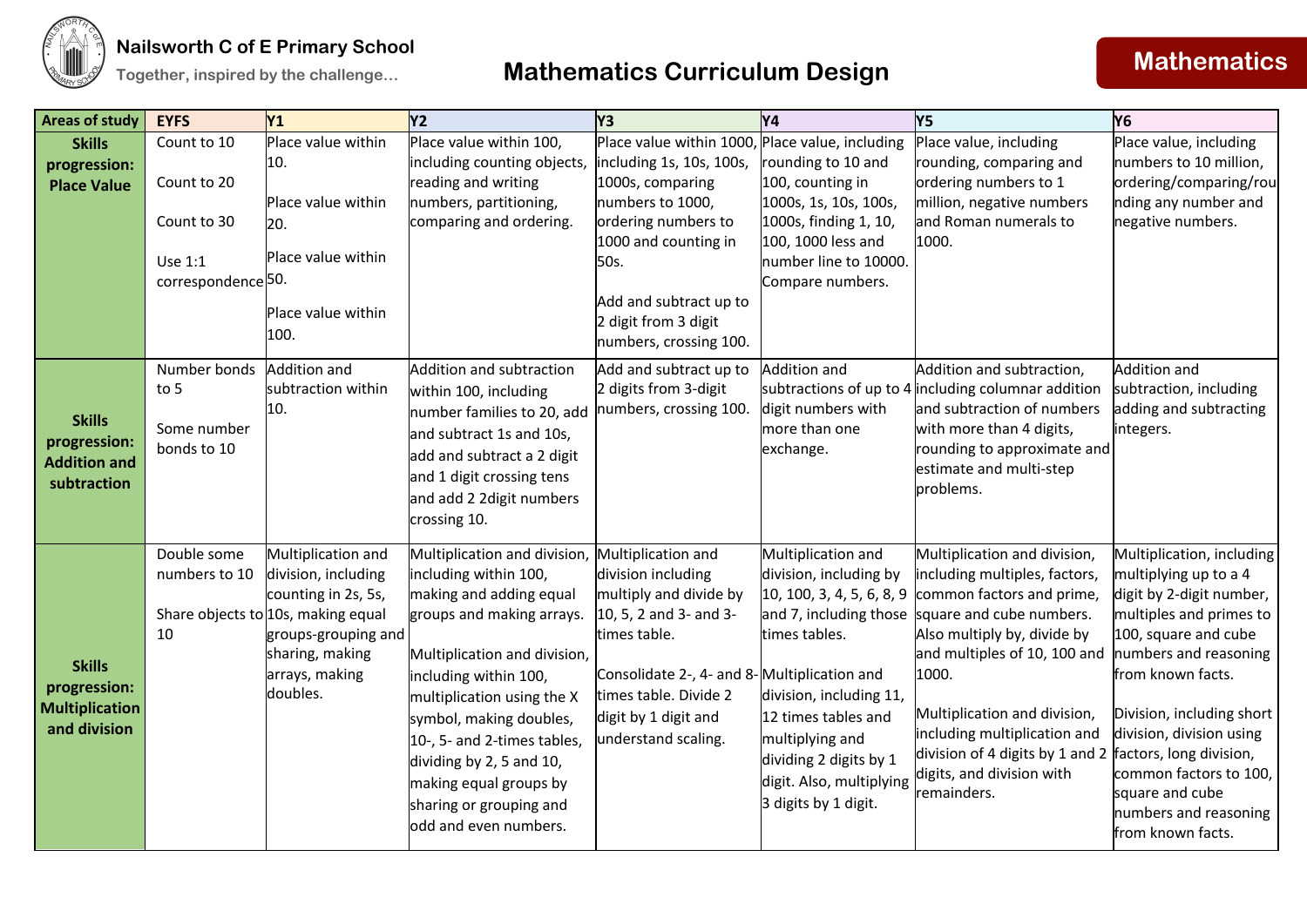

### **Nailsworth C of E Primary School**

## **Together, inspired by the challenge... Mathematics Curriculum Design <b>Mathematics Mathematics**

| <b>Areas of study</b>                             | <b>EYFS</b> | Y <sub>1</sub>                       | Y <sub>2</sub>                                                                                                                                         | Y3                                                                                                                                                                                                                                                                                                                                                        | <b>Y4</b>                                                                                                                                                                                                                                                                                                                                                                                                                   | Y5                                                                                                                                                                                                                                                                                                                                                                                                                                                                                                                                                                                                                                                                                                                                                                                                                                                                                                                                                                                                                                                      | Y <sub>6</sub>                                                                                                                                                                                                                                                                                                                                                                                                                                                                                                                                                                                                                                                                                                                                    |
|---------------------------------------------------|-------------|--------------------------------------|--------------------------------------------------------------------------------------------------------------------------------------------------------|-----------------------------------------------------------------------------------------------------------------------------------------------------------------------------------------------------------------------------------------------------------------------------------------------------------------------------------------------------------|-----------------------------------------------------------------------------------------------------------------------------------------------------------------------------------------------------------------------------------------------------------------------------------------------------------------------------------------------------------------------------------------------------------------------------|---------------------------------------------------------------------------------------------------------------------------------------------------------------------------------------------------------------------------------------------------------------------------------------------------------------------------------------------------------------------------------------------------------------------------------------------------------------------------------------------------------------------------------------------------------------------------------------------------------------------------------------------------------------------------------------------------------------------------------------------------------------------------------------------------------------------------------------------------------------------------------------------------------------------------------------------------------------------------------------------------------------------------------------------------------|---------------------------------------------------------------------------------------------------------------------------------------------------------------------------------------------------------------------------------------------------------------------------------------------------------------------------------------------------------------------------------------------------------------------------------------------------------------------------------------------------------------------------------------------------------------------------------------------------------------------------------------------------------------------------------------------------------------------------------------------------|
| <b>Skills</b><br>progression:<br><b>Fractions</b> | 20          | finding half and<br>finding quarter. | Halve objects to Fractions, including Fractions including<br>unit and non-unit,<br>equivalence of half<br>and 2 quarters and<br>counting in fractions. | Fractions, including<br>recognising and<br>finding halves,<br>quarters and thirds<br>both unit and non-<br>unit. Equivalence of<br>half and 2 quarters<br>and counting in<br>fractions.<br>Fractions, including<br>tenths, ordering,<br>adding and<br>subtracting, fractions<br>of a set of objects,<br>equivalence, on a<br>number line and<br>ordering. | Fractions, including<br>subtracting from whole<br>fractions of a quantity.<br>Fractions, including<br>equivalence, adding,<br>subtracting (2 or more)<br>and improper.<br>Denominators up to 20,<br>unit and non-unit.<br>Decimals, including<br>recognising tenths and<br>by 10 and 100.<br>Decimals, including<br>writing, rounding,<br>ordering, making the<br>whole and comparing<br>numbers up to 2<br>decimal places. | Multiplication and division,<br>including multiplication and<br>amounts and calculating division of 4 digits by 1 and 2<br>digits, and division with<br>remainders.<br>Fractions, including equivalent,<br>improper to mixed numbers,<br>mixed numbers to improper,<br>sequences and comparing and<br>ordering fractions both less and<br>greater than 1.<br>Fractions, including comparing,<br>hundredths and dividing adding and subtraction of<br>fractions more or less than 1 and<br>adding 3 or more fractions.<br>Decimals and percentages,<br>including recognising, rounding<br>and ordering decimals up to 3<br>decimal places and understanding<br>percentages as decimals and<br>fractions and being able to<br>recognise equivalents.<br>Decimals, including adding and<br>subtracting within 1, complement<br>to 1, adding and subtracting<br>decimals with the same and<br>different amount of places. Also,<br>adding and subtracting wholes<br>and decimals and decimal<br>sequences. Multiplying and<br>dividing by 10, 100 and 1000. | Fractions, including<br>simplifying, on a number<br>line, compare and order<br>(numerator and<br>denominator), mixed<br>number addition and<br>subtraction, multiply and<br>divide fractions by<br>integers, 4 rules with<br>fractions and fractions of<br>amount - finding the<br>whole.<br>Decimals, including to 3<br>decimal places,<br>multiplying and dividing<br>by integers, decimals as<br>fractions and fractions to<br>decimals/decimals to<br>fractions.<br>Percentages, including<br>fractions to percentages,<br>equivalent FDP, ordering<br>FDP, percentages of<br>amounts and missing<br>value percentages.<br>Ratio including use of<br>language and symbol and<br>calculation. Also use and<br>calculation of scale<br>factors. |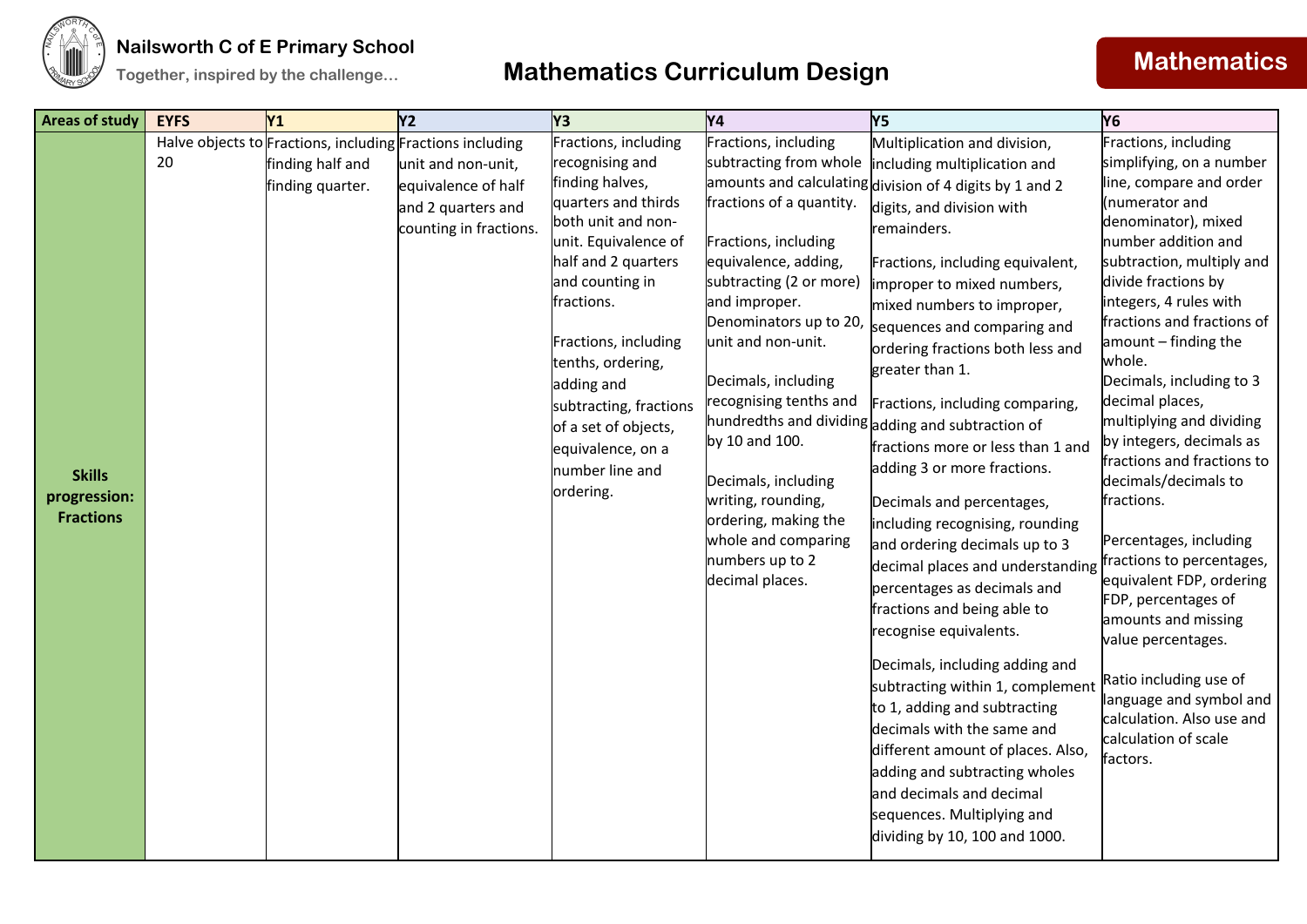



| <b>Areas of study</b>                               | <b>EYFS</b>                                                                                                                                                         | <b>Y1</b>                                                                                                                                                                                                  | <b>Y2</b>                                                                                                                                                                                                                                                                                                     | Y <sub>3</sub>                                                                                                                                                                                                                | <b>Y4</b>                                                                                                                                                                                                                                                  | <b>Y5</b>                                                                                                                                                                                                                                                                                                                                                                                                                                                                                                                                                                                                                                                                 | <b>Y6</b>                                                                                                                                                                                                                                                                                                                                                                                                                                                                                                                                        |
|-----------------------------------------------------|---------------------------------------------------------------------------------------------------------------------------------------------------------------------|------------------------------------------------------------------------------------------------------------------------------------------------------------------------------------------------------------|---------------------------------------------------------------------------------------------------------------------------------------------------------------------------------------------------------------------------------------------------------------------------------------------------------------|-------------------------------------------------------------------------------------------------------------------------------------------------------------------------------------------------------------------------------|------------------------------------------------------------------------------------------------------------------------------------------------------------------------------------------------------------------------------------------------------------|---------------------------------------------------------------------------------------------------------------------------------------------------------------------------------------------------------------------------------------------------------------------------------------------------------------------------------------------------------------------------------------------------------------------------------------------------------------------------------------------------------------------------------------------------------------------------------------------------------------------------------------------------------------------------|--------------------------------------------------------------------------------------------------------------------------------------------------------------------------------------------------------------------------------------------------------------------------------------------------------------------------------------------------------------------------------------------------------------------------------------------------------------------------------------------------------------------------------------------------|
| <b>Skills</b><br>progression:<br><b>Geometry</b>    | Name simple 2D and<br>3D shapes. Describe<br>properties of squares, shapes including<br>rectangles, triangles,<br>circles and hexagons<br>with everyday<br>language | Shape, including to<br>recognise and name 2D<br>rectangle, circle,<br>square, triangle and 3D shapes. Also draw 2D<br>shapes including cube,<br>cylinder, cuboid,<br>pyramid, cone, sphere.                | Shape, including<br>counting sides,<br>vertices, faces and<br>edges of 2D and 3D<br>shapes, sort 3D<br>shapes, make<br>patterns with 2D and<br>3D shapes and<br>understand lines of<br>symmetry.<br>Position and<br>direction, including<br>describing movement,<br>turns and making<br>patterns with shapes. | Shape, including<br>turns, right angles in<br>shapes and the<br>comparison and<br>drawing of angles.<br>Also, horizontal,<br>vertical, parallel and<br>perpendicular lines.<br>Recognise and<br>describe 2D and 3D<br>shapes. | Properties of shapes,<br>including<br>identification,<br>comparison and<br>ordering of angles,<br>triangles,<br>quadrilaterals, lines of<br>symmetry and<br>completing a<br>symmetric figure.<br>including describing,<br>drawing and moving<br>on a grid. | Perimeter and area<br>including measuring,<br>calculation and areas of<br>rectangles, compound<br>shapes and irregular<br>shapes.<br>Properties of shape,<br>including measuring angles<br>in degrees with a<br>protractor.<br>shapes and make 3D Position and direction, Properties shape, including<br>drawing lines and angles<br>accurately and calculating<br>angles on a straight line.<br>Also, calculating lengths<br>and angles in shapes,<br>regular and irregular<br>polygons and reasoning<br>about 3D shapes.<br>Position and direction,<br>including position in the<br>first quadrant, translation<br>with coordinates and<br>reflection with coordinates. | Position and direction,<br>including 4 quadrants,<br>translations and<br>reflections.<br>Perimeter, area and<br>volume including shapes<br>with the same area and<br>areas of triangle and<br>parallelograms. Also<br>finding volume counting<br>cubes and volume of a<br>cuboid.<br>Properties of shape,<br>including calculating<br>angels, vertically opposite<br>angles, angles in a triangle<br>- special cases/missing<br>angles, special<br>quadrilaterals, regular<br>polygons, draw shapes<br>accurately and draw nets<br>of 3D shapes. |
| <b>Skills</b><br>progression:<br><b>Measurement</b> | Compare sizes of<br>objects using every<br>day, positional<br>language                                                                                              | Measurement of length Measurement of<br>and height, including<br>measuring and<br>comparing in<br>centimetres and using<br>vocabulary including<br>longer, shorter, same,<br>length, height and<br>taller. | Money, including<br>counting, selecting,<br>comparing, finding<br>difference and finding Measurement of<br>change.<br>Length and height,<br>including measuring,<br>ordering and 4<br>operations (cm and<br>m).                                                                                               | Count, convert, add<br>and subtract pounds<br>and pence.<br>length and<br>perimeter, including<br>length measuring,<br>equivalence,<br>comparison, addition<br>and subtraction.                                               | Length and perimeter<br>including km and<br>perimeter of<br>rectilinear shapes.<br>Area, including<br>counting squares,<br>making shapes and<br>comparison.                                                                                                | Measurement, including kg, Measurement, including<br>km, mm, ml, imperial units, converting and calculating<br>converting units of time<br>and timetables.<br>Measurement, including<br>comparing and estimating<br>volume and capacity.                                                                                                                                                                                                                                                                                                                                                                                                                                  | with metric<br>measurements,<br>understanding kilometres,<br>miles and imperial<br>measurements.                                                                                                                                                                                                                                                                                                                                                                                                                                                 |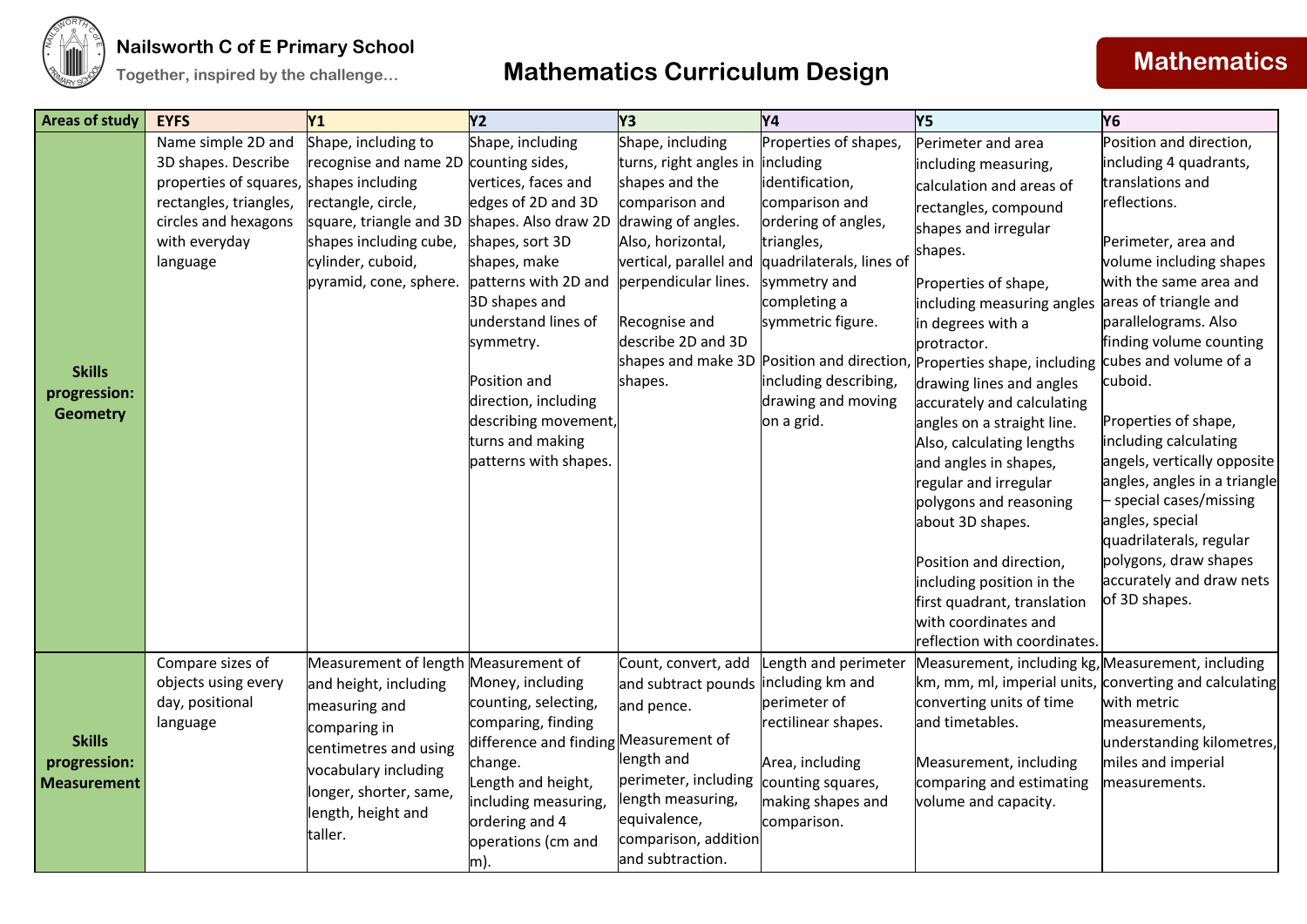

|                                                    | Measurement of weight Time, including telling Perimeter<br>and volume, including<br>comparing and<br> measuring mass, weight <sup> minutes, hours and</sup><br>and volume using<br>vocabulary including<br>heavier, lighter, equal,<br>heaviest, lightest,<br>empty, full and<br>capacity. | time to half past,<br>quarter past/to, to 5<br>days and finding<br>/comparing duration. months, years, hours<br>Mass, capacity and<br>temperature,<br>including comparing<br>volume, ml and I,<br>measuring/<br>comparing<br>temperatures. | measurement and<br>calculation. All<br>above in cm and m.<br>Time, including<br>24hr clock. Also,<br>finding and<br>comparing duration<br>and measuring time<br>in seconds.<br>Measure, including<br>the measuring,<br>comparing, adding<br>and subtraction of<br>mass and capacity.<br>Also, temperature. | Money, including<br>pounds and pence,<br>ordering, rounding<br>and using the 4<br>operations.<br>in a day, am, pm and Time, including telling<br>the nearest minute,<br>years, months, weeks<br>days and analogue to<br>digital with both 12hr<br>and 24hr clock. |                                                                                                                                                                                                                            |                                                                                                                                                                                                                              |
|----------------------------------------------------|--------------------------------------------------------------------------------------------------------------------------------------------------------------------------------------------------------------------------------------------------------------------------------------------|--------------------------------------------------------------------------------------------------------------------------------------------------------------------------------------------------------------------------------------------|------------------------------------------------------------------------------------------------------------------------------------------------------------------------------------------------------------------------------------------------------------------------------------------------------------|-------------------------------------------------------------------------------------------------------------------------------------------------------------------------------------------------------------------------------------------------------------------|----------------------------------------------------------------------------------------------------------------------------------------------------------------------------------------------------------------------------|------------------------------------------------------------------------------------------------------------------------------------------------------------------------------------------------------------------------------|
| <b>Skills</b><br>progression:<br><b>Statistics</b> |                                                                                                                                                                                                                                                                                            | Statistics, including<br>making tally charts,<br>draw/interpret 1-1<br>then 2, 5 and<br>pictograms and<br>make/interpret block<br>diagrams.                                                                                                | Statistics, including<br>interpreting<br>pictograms, bar<br>charts and tally<br>charts.                                                                                                                                                                                                                    | Statistics, including<br>interpreting charts,<br>comparison, sum and<br>difference and an<br>introduction to line<br>graphs.                                                                                                                                      | Statistics, including to read, Statistics, including<br>interpret and draw line<br>graphs and use line graphs<br>to solve problems.<br>Statistics, including read<br>and interpret tables, 2-way<br>tables and timetables. | reading/interpreting/dra<br>wing line graphs, using<br>line graphs to solve<br>problems, read/<br>interpret/ draw pie<br>charts, pie charts with<br>percentages and find the<br>mean.                                        |
| <b>Skills</b><br>progression:<br><b>Algebra</b>    |                                                                                                                                                                                                                                                                                            |                                                                                                                                                                                                                                            |                                                                                                                                                                                                                                                                                                            |                                                                                                                                                                                                                                                                   |                                                                                                                                                                                                                            | Algebra, including find a<br>rule $-2$ and 2 step,<br>forming expressions,<br>substitution, formulae,<br>forming equations,<br>solving 1 and 2 step<br>equations, finding pairs of<br>values and enumerate<br>possibilities. |